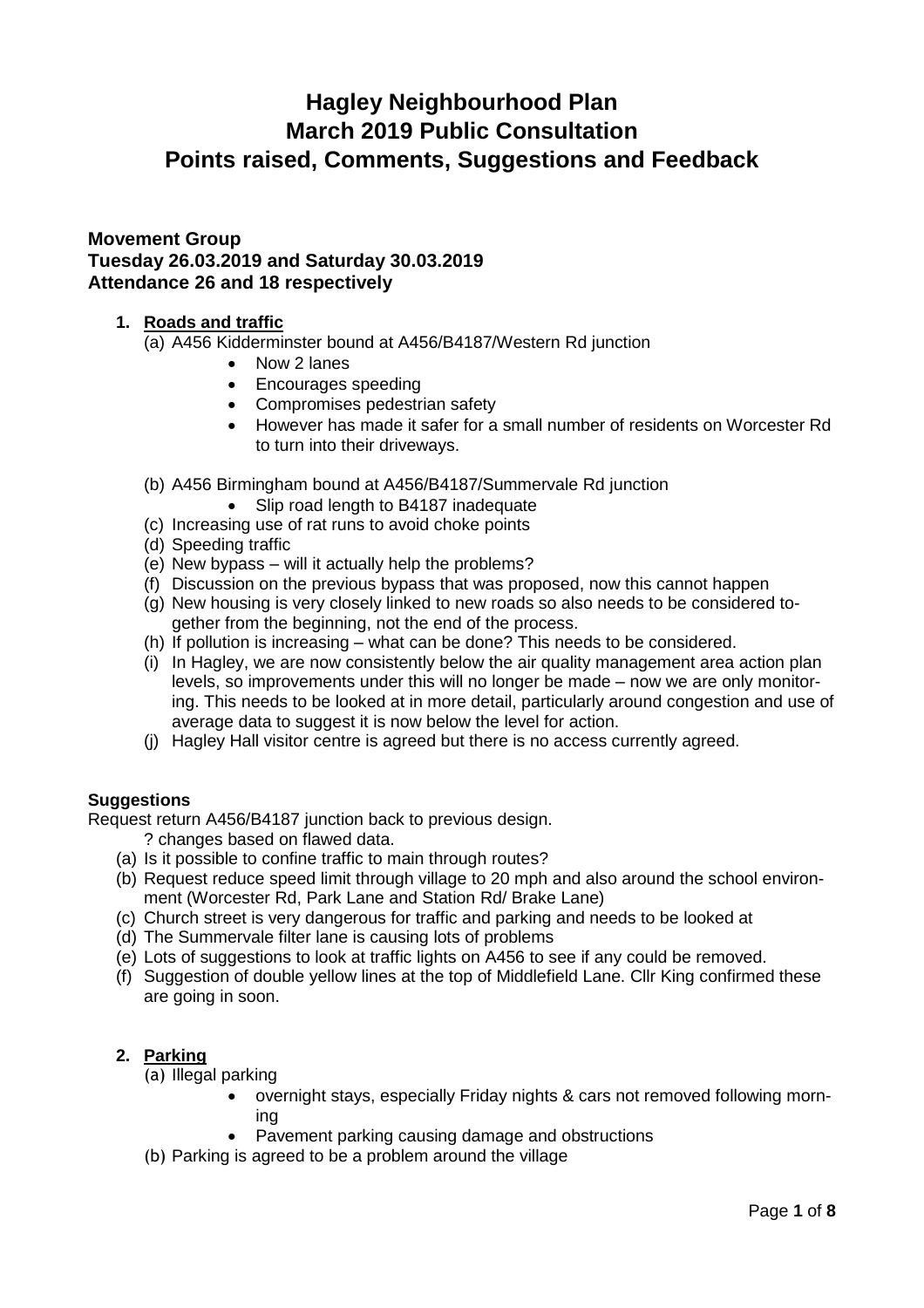### **Suggestions**

Rather than spend money increasing the number of spaces, enforce the current parking restrictions. That would increase throughput and release spaces.

- (a) Ticket pavement parkers (Note from Councillor King that it is not illegal to park on a pavement unless it causes an obstruction but it is illegal to drive on a pavement)
- (b) All future businesses should include parking in their planning, currently BDC do not insist on this but could be included in our neighbourhood plan.
- (c) Schools coming out time is always very busy, so individuals avoid the high street at these times – If possible, could be recommended – also highlights the importance of working with the school to decrease parking/traffic.

#### **3. Footways**

- (a) Overgrowth of hedges and vegetation on footway surface restricts footway Note there is a current HPC mechanism for dealing with overhanging hedges.
- (b) Uneven paths and potholes safety hazard
- (c) Pavement parking damaging surface and restricting space for walking
- (d) Many keen to see the results of the walking audit notified them it will be available online soon.

#### **Suggestions**

- (a) Pathway across the park to the railway station needs improving by widening the path and better lighting.
- (b) Pavements would benefit from occasional cleaning as grit, waste and water all accumulate.
- (c) Near Park road by the island. Needs looking at as no changes in 30+ years. In addition, have asked for double yellow lines here to prevent pavement parking.
- (d) Hawthorn coppice also noted as very bad.

#### 4. **Public Transport**

- (a) Improved rail service needed through Hagley discussion that this is planned, particularly to London, this is likely to have a knock on impact on housing.
- (b) Bus service is inadequate and environment at bus stops is very unwelcoming
- (c) There appears to be no over-arching transport policy
- (d) Bus service is causing problems for individuals who have no other options except for the bus
- (e) Public consultation on the buses coming soon need to encourage people to respond to this.
- (f) The Dial-a-ride bus is used but not able to be used by some for hospital trips and doctors outside of Hagley.
- (g) Ring and ride is there the potential that this takes people away from regular bus services?
- (h) Further study on the use of both the regular bus service and the dial a ride to compare.

#### **Suggestions**

- (a) Rail service needs more carriages and more trains that stop at Hagley
- (b) More parking required at stations along the route
- (c) Improved timetabling so that there aren't a number of consecutive trains within a short space of time followed by a longer gap before the next train to Hagley.
- (d) Improve/install more bus shelters and other changes to make environment more user friendly.
- (e) We require an integrated transport policy.
- (f) Individuals at this session (last session) would be happy to pay for the bus if it kept it running (all currently have bus passes)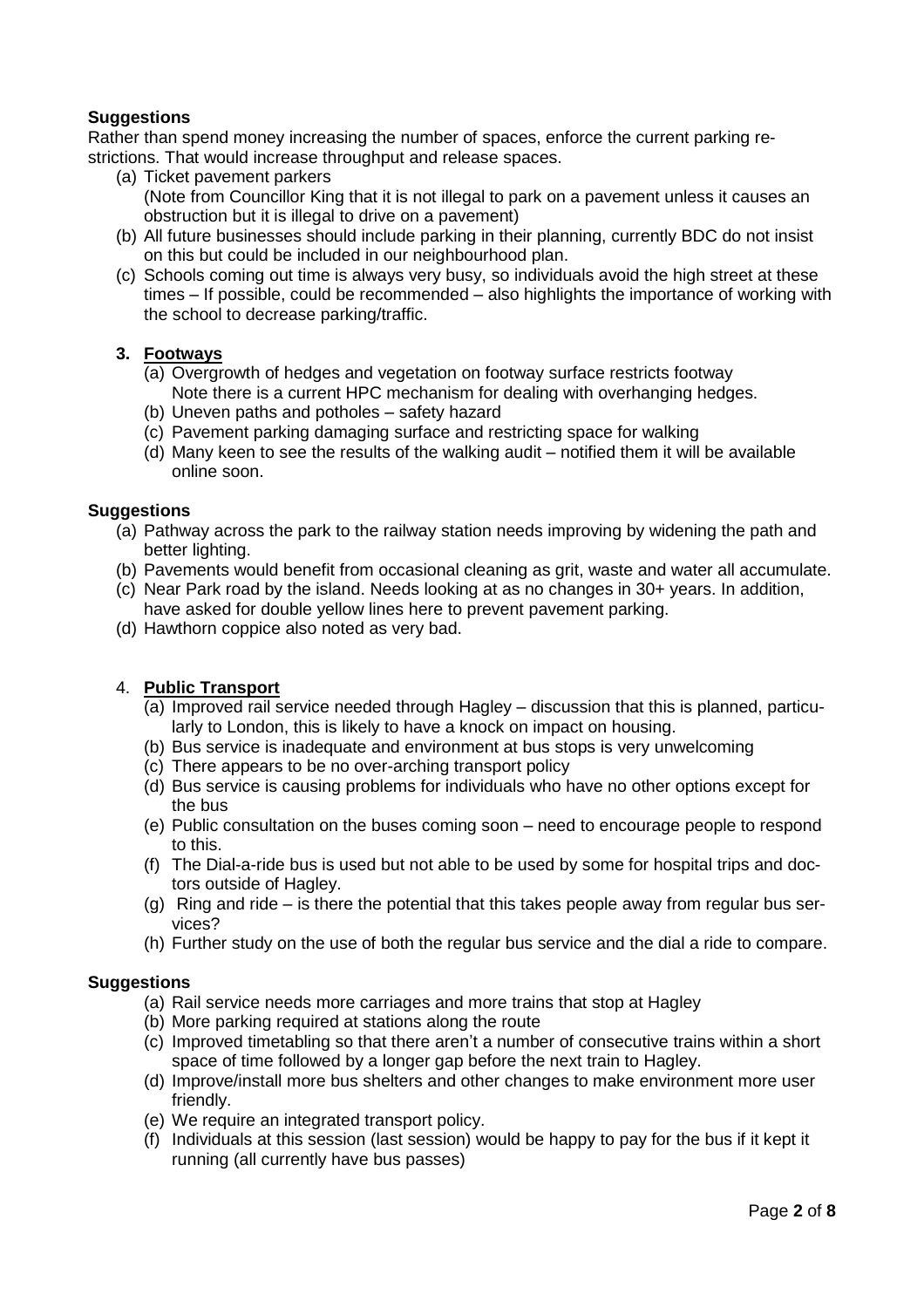## **5. Others**

- (a) Poor access around the village for wheelchair users, mobility scooters, those with limited mobility and those with pushchairs.
- (b) Very few facilities for cyclists
- (c) Blocked drains restrict movement as floods when heavy rain

#### **Suggestions**

- (a) Install more dropped curbs etc. to improve access
- (b) Village environment should encourage and promote walking and cycling
- (c) Close B4187 to through traffic
- (d) Note blocked drains have been reported to STW

Note that there was a general feeling that issues raised by the public with WCC and BDC often go unanswered and are ignored. Suggestions were made that direct action by public may be needed e.g. blocking roads to get WCC/BDC to listen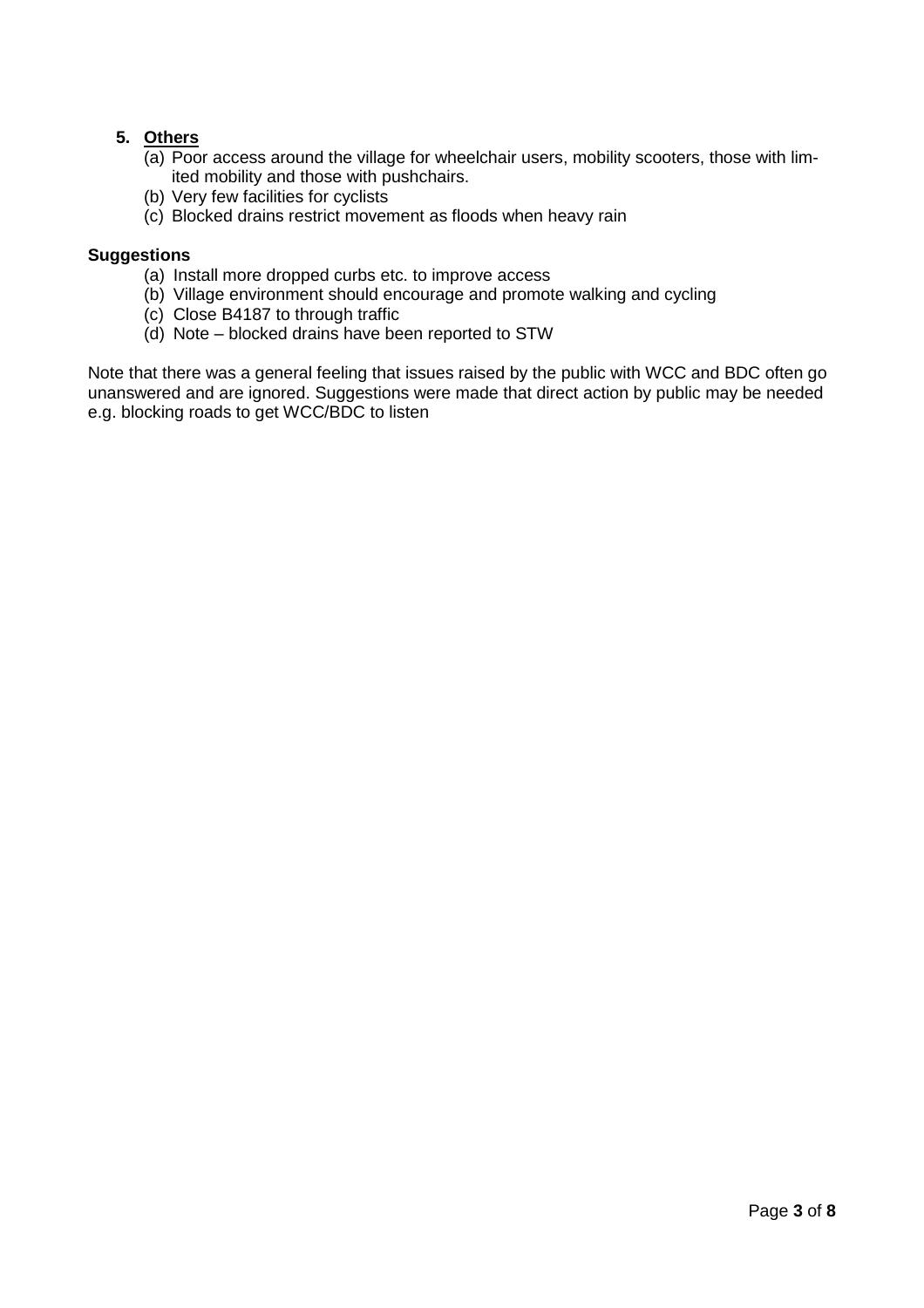## **Housing Group**

#### **Scene Setting**

- 1. The graph showing the population and housing growth from 2001 to the predicted figures for 2030 was explained. The main growth will be in the over 65 age group.
- 2. The conclusion was that there are about enough existing and allowed houses in Hagley to meet the indigenous demand.
- 3. Nevertheless, with Bromsgrove's need to find housing land and the current review of the Green Belt, it is likely that there will be pressure to exclude land from the Green Belt around Hagley for housing purposes.

### **Wednesday 27.03.2019 Attendance 29**

## **Housing Demand**

### **Type of Housing required (if there is to be more)**

- 1. Housing required for retired couples but not little boxes
- 2. Schools attract new families and should be catered for look at the Cala Site profile and the census data.
- 3. Schools also keep house prices high.
- 4. Some people want to live in the village to be close to elderly relatives
- 5. There is a need for rented and shared ownership accommodation

#### **Saturday 30.03.2019 Attendance 18**

#### **Housing Demand**

- 1. National shortage of houses to provide families with suitable accommodation.
- 2. Need to provide adequate community facilities (e.g. doctors) before the housing is occupied. Can wait 2.5 weeks before seeing a doctor in Hagley.
- 3. Need for additional 'downsizing' properties e.g. bungalows, with easy access to the village facilities (four people all considered this desirable)
- 4. High cost of houses preventing young people from remaining in the village.
- 5. Sanderson's Court (Sheltered Housing) too expensive for residents to downsize to. St. Saviour's Court is more affordable.
- 6. Many of the recently built houses have been taken by 'incomer families' who wish their children to go to the schools.
- 7. Should have new 'Council Houses' for local residents.
- 8. Cala development does include various forms of affordable housing
- 9. Walking distance to the village facilities is important to older people.
- 10. More intensive use could be made of the land there is eg re-site playing fields and use for bungalows.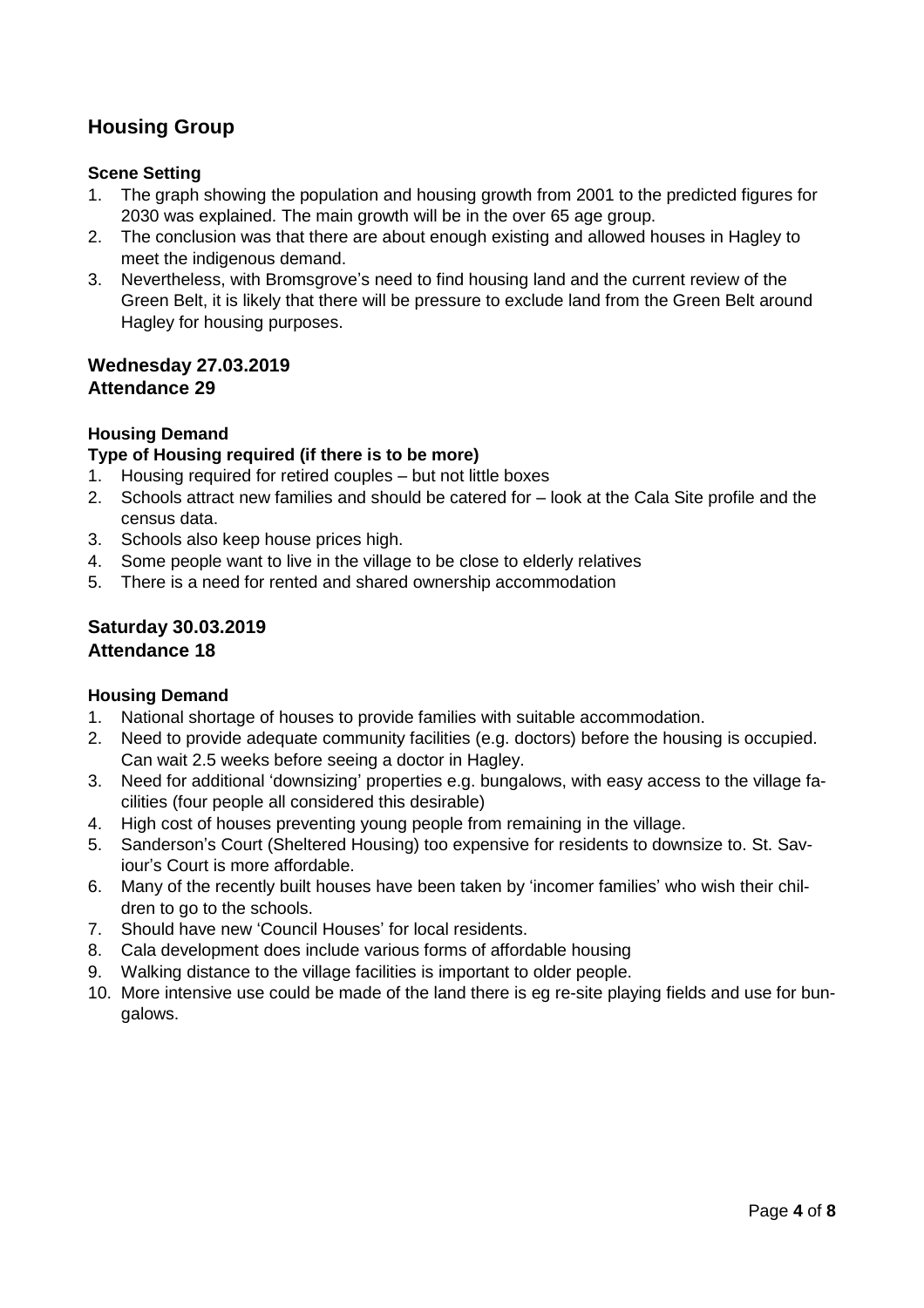## **History, Character and Environment**

#### **Wednesday 27.03.2019 Attendance 10**

## **Green Belt**

- 1. The green belt was considered one of the biggest draws to Hagley and in some cases the main reason for moving to Hagley. Residents have moved to the area for its countryside landscape.
- 2. Residents feel the green belt offered them opportunities for outdoor activities such as walking running, freedom for children and pets to play.
- 3. Air pollution is a big problem in Birmingham. Moving out to the country side for cleaner air and better lifestyle. Residents have emphasised the impact of air pollution on them and their families; in one instance, moving to Hagley has greatly improved the quality of life of the person and their family both physically and mentally.
- 4. Fears that a bypass will cut trough the green belt and damage the environment, and the views of the landscape
- 5. Provide access for vehicles
- 6. Possible removal of allotments ( generally well protected)
- 7. View from the brook
- 8. Effect on wildlife
- 9. Preserve setting for listed buildings
- 10. Flooding risk with additional builds need to quantify and assess

#### **Suggestions and comments**

- Is there a case for building at high density on a small GB area to leave more GB intact?
- Archeology dig required ?
- How to assess the wildlife and other environment issues? Perhaps employ someone or a company?
- Green belt around Hagley must be protected, particularly areas between Hagley and Stourbridge (Worcester road). The fields off Stakenbrige lane which currently give an open aspect to the west from Pinewoods avenue.

## **Hagley village**

- 1. Fears of Hagley blending into Stourbridge or becoming crowded like Stourbridge
- 2. Lighting is an issue raised with residents having problems with insufficient street lights in specific areas of the village.
- 3. Littering on the streets is a common issue raised.
- 4. There is a general lack of maintenance of the high street with no floral or greenery around to make it more attractive.
- 5. Better management of trees and hedges around the village.
- 6. There is a lot of privacy that the trees and hedges provide along with reduction of noise pollution. Cutting down of trees for development purposes is a concern. Too many signs around the village creating a visual chaos and taking away from the green and serene aspect to Hagley that residents have moved for.
- 7. Trees are removed quickly, sometimes at a weekend or holiday, and no one has chance to stop it. There are not enough Tree Preservation Orders (TPOs) and only a few are made each year [by Bromsgrove]
- 8. The Green Belt (GB) gap between Hagley and Pedmore is very narrow and should be protected
- 9. Trees and hedges give privacy. Help towards reducing pollution
- 10. Grass verges are untidy and not needed and used as parking.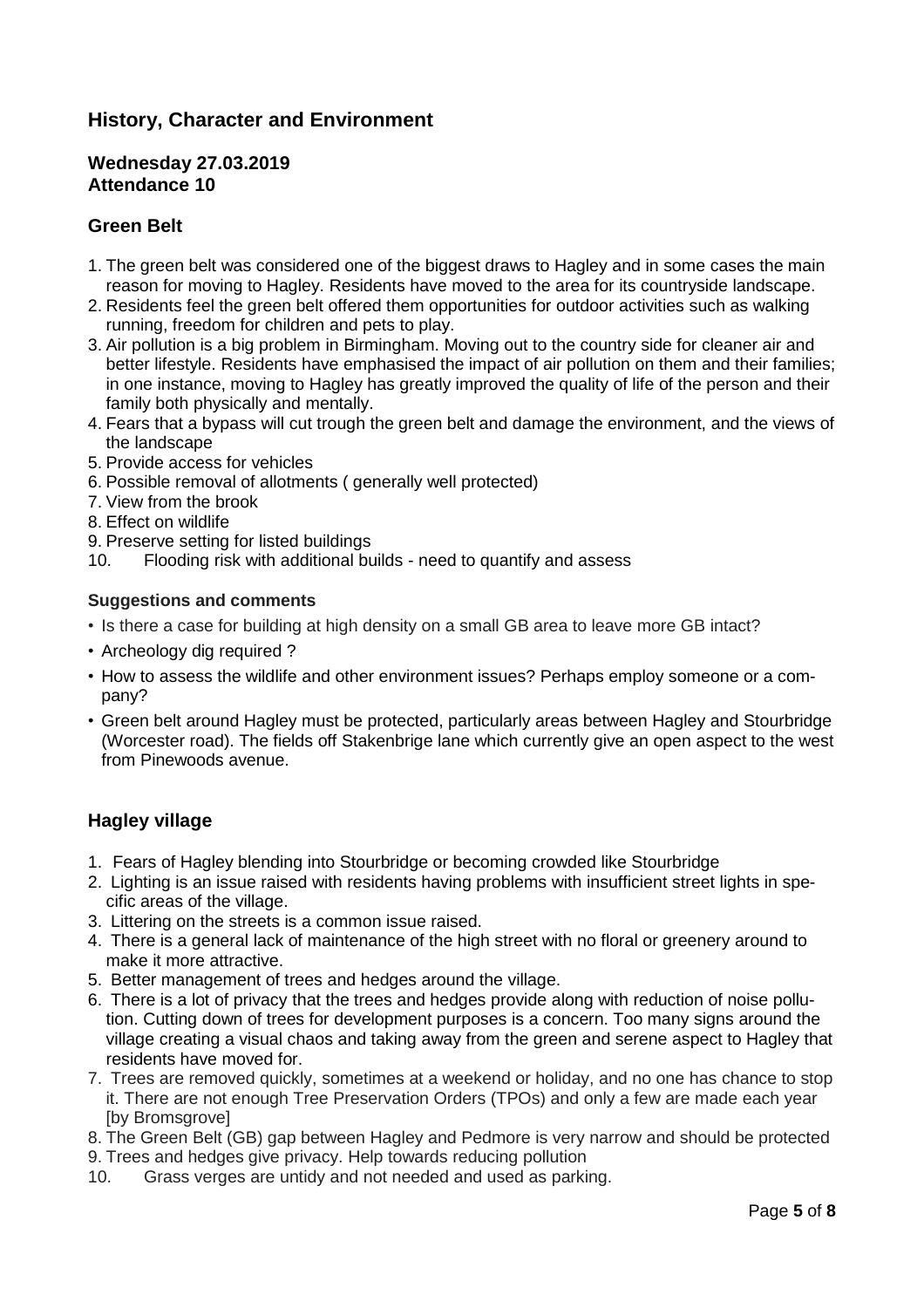## **Suggestions and comments**

- To take ownership of the village and promote volunteer activities to make Hagley more presentable. Examples of actives to undertake - litter picking, gardening, clubs that involve kids in the village.
- Keep Hagley as a village and do not expand to town size.
- Make Hagley more accessible from all sides with better pathways, footpaths, wheelchair, scooter friendly.
- Planting more trees to make up the deficit.
- Some support for making safe footpath routes between various areas. They should be well lit. Link up recreation routes around the village
- Suggestion to tarmac over the grass verges; example south road.
- Make the hughstreet one way then parking is available on a slant. This will increase spaces.
- Make Hagley more environmentally friendly transport wise cycle lanes are welcome. Worthwhile investing making people healthier and hopefully ease traffic congestion.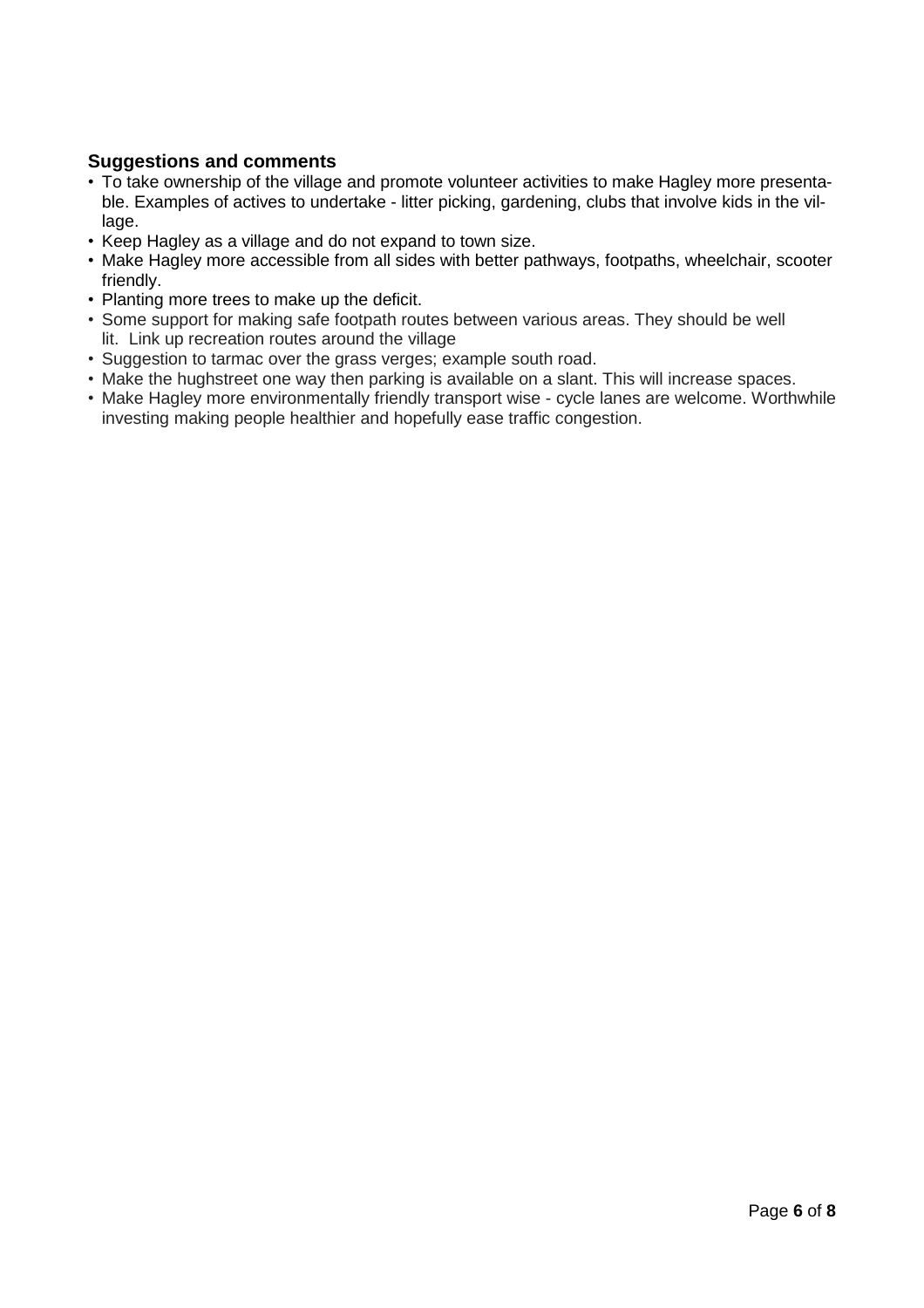## **Fear of Crime Tuesday 26.03.2019 Attendance 14**

- 1. Police and policing is the largest issue for Hagley residents
- 2. Lack of police on patrol and lack of visibility
- 3. No full time police in the area
- 4. Response times are poor
- 5. The ANPR system doesn't resolve crime in Hagley
- 6. Drugs are a big issue with drugs in schools being the biggest concern
- 7. The neighbourhood watch doesn't work, many not aware of how it works or how to participate.
- 8. New officers have been appointed but will take at least 2-3yrs before they are on patrol. They are based in Bromsgrove so doesn't solve problems in Hagley.
- 9. Disgruntled that residents are paying for services (council tax) they aren't getting.
- 10. Concern about the rise in crime, especially burglaries in the village. Newfield road and middle field road being the most effected.<br>11. Concerns about antisocial behavi
- Concerns about antisocial behaviour around the nature reserve and Hagley park.
- 12. Can cameras be installed around the nature reserve to help?
- 13. Surveillance in Hagley is limited and controlled by Bromsgrove.
- 14. There is no dialogue with the police. The children of the community are missing out as they never see an officer around to speak to or interact with.
- 15. Where is the resident PCSO?

#### **Suggestions and comments**

- Can we have more than one neighbourhood watch in an area?
- Social media is an option but not everyone has access and there is no link with the police to help with issues raised on social media platforms.
- Police should visit the schools and make their presence known.

#### **Infrastructure**

#### **Hagley park and community centre -**

- 1. Residents are disgruntled by the changing rooms not being finished
- 2. Suggestions for clubs for kids
- 3. football clubs for younger kids
- 4. 12-15 yr olds have limited options for entertainment and is a possible cause for antisocial behaviour?
- 5. Gym facilities in Haybridge high school are exceptional but they should be made available to teenagers and residents outside school hours such over holiday times with extended hours. The gym is not advertised.
- 6. Community centre is well know but may choose not to attend events that are happening there. Residents use the community centre for younger children and their activities.

#### **Doctors surgery**

- 1. Doctors are excellent
- 2. Waiting times are too long
- 3. Not enough doctors to fulfil needs
- 4. Impact of Cala homes on the surgery is being felt. Although Cala has paid for the surgery to be extended there are no funds to recruit more doctors.